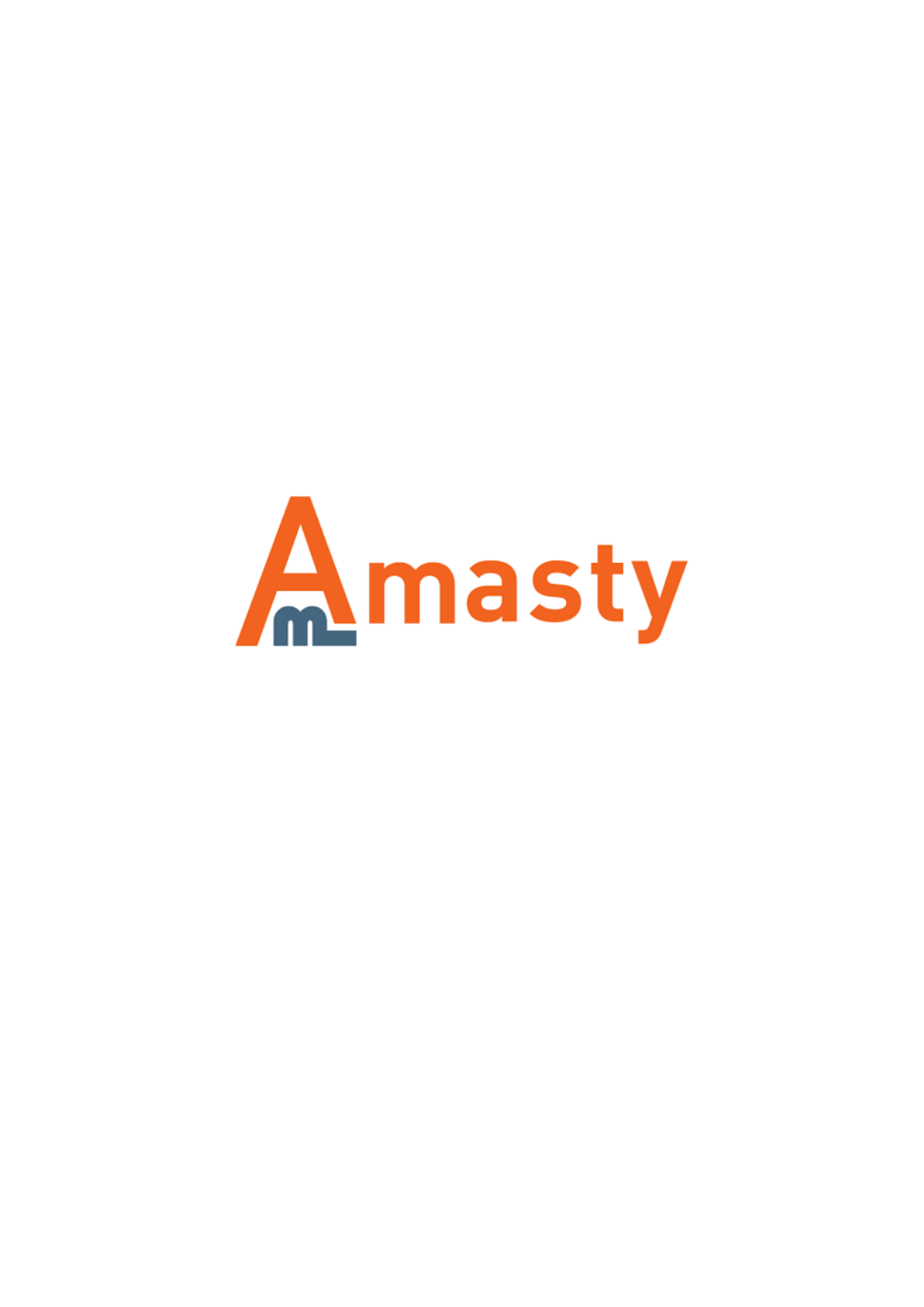# **Shipping Table Rates**

Generate multiple shipping methods: flat rates, table rates, etc. Use combinations of address, weight, price, and quantity to calculate shipping.

- Specific rates for a product or a group of products
- Product type based rates
- Flat and percent rates; quantity and weight-based rates, etc.
- Automatic import and manual editing of shipping rates
- Estimated delivery dates display
- Support of Magento discount functionality

## **Troubleshooting checklist**

- 1. If Shipping Table Rates methods are not appearing, please make sure that the shipping carrier is enabled in Magento settings at **System > Configuration > Sales > Shipping Methods > Shipping Table Rates > Enabled**
- 2. Also please make sure that you've configured rates for all Shipping Types you have in the cart in the **same shipping method**. The shipping method will be displayed only if there are rates for all Shipping Types in the cart. You can try adding a new rate in the method without any conditions and with Shipping Types set to "All" to check if that was the problem or not.
- 3. Rates are not summing up even if the setting in the shipping method is set to "Sum up rates"? Please make sure that the rates you want to be summed up are in the same shipping method. This setting determines what will happen to rates that have different Shipping Types in the same shipping method. All shipping methods you create work independently.

## <span id="page-1-0"></span>**Shipping Type**

**Shipping Type** is a complex feature which allows the creation of flexible shipping rate calculations. We have an additional article describing how the feature works with some useful examples. Check the article **[here](https://blog.amasty.com/little-known-amasty-extensions-features-shipping-type-in-shipping-table-rates/)**.

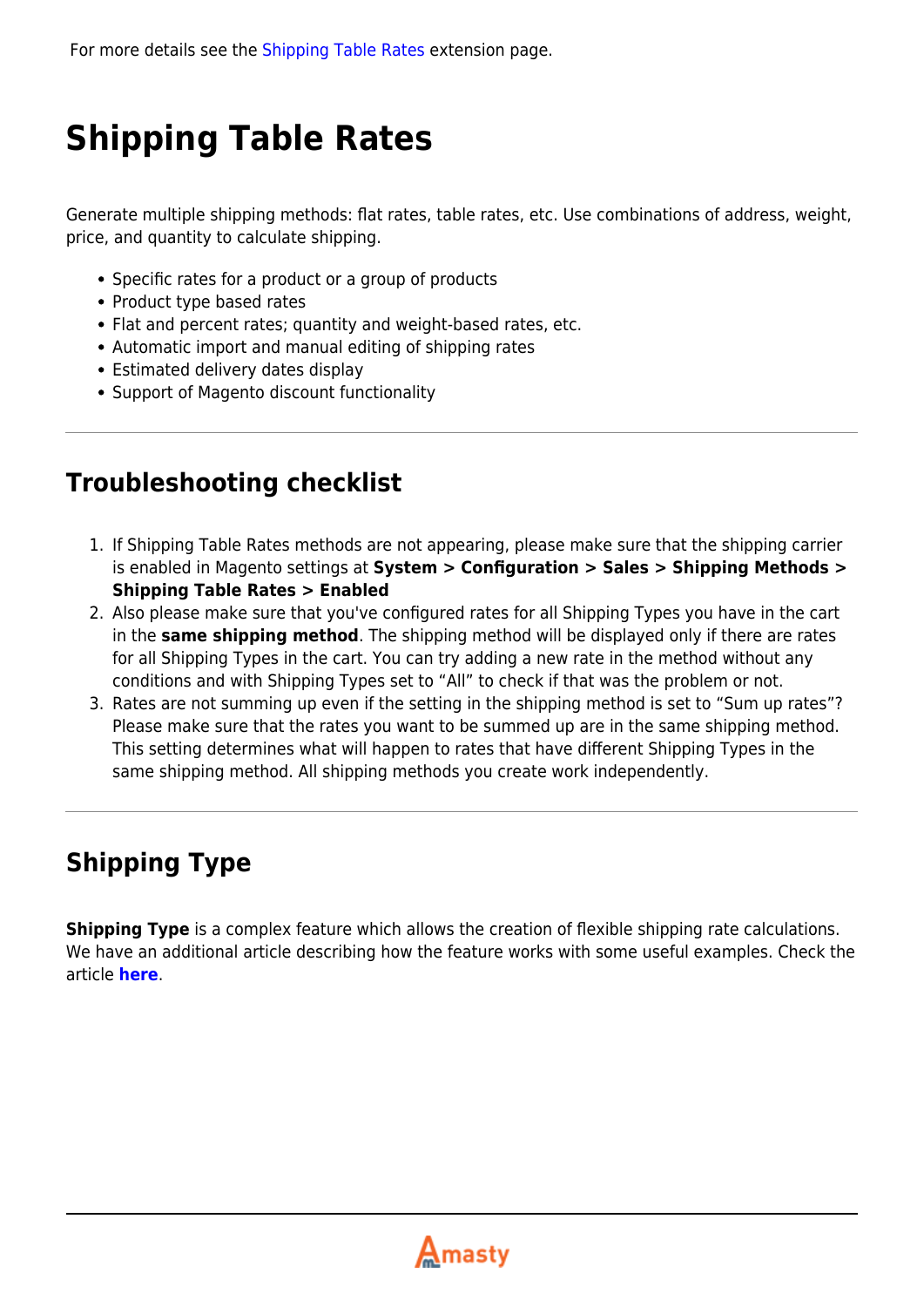## **General extension settings**

| <b>Shipping Table Rates</b>                       |                                                            | Δ            |
|---------------------------------------------------|------------------------------------------------------------|--------------|
| Enabled                                           | Yes                                                        | ✓            |
| Title                                             | <b>Shipping Table Rates</b>                                |              |
| Ship to applicable countries                      | All Allowed Countries                                      | ✓            |
| Ship to Specific countries                        | Afghanistan                                                | ۸            |
|                                                   | Albania                                                    |              |
|                                                   | Algeria                                                    |              |
|                                                   | American Samoa                                             |              |
|                                                   | Andorra                                                    |              |
|                                                   | Angola                                                     |              |
|                                                   | Anguilla                                                   |              |
|                                                   | Antarctica                                                 |              |
|                                                   | Antigua and Barbuda                                        |              |
|                                                   | Argentina                                                  | ٧            |
|                                                   |                                                            | a.           |
| Allow Free Shipping Promotions                    | Yes                                                        | ✓            |
| Ignore Price and Quantity of                      | Yes                                                        |              |
| <b>Virtual Products</b>                           |                                                            |              |
| Compare post codes as                             | Numbers, e.g. from 111 to 222 or from AB2 to Al $\backsim$ |              |
| Use price AFTER discount                          | No                                                         | $\checkmark$ |
| Use price INCLUDING tax                           | No                                                         | ✓            |
| Sort order                                        | 100                                                        |              |
| Use only one shipping type for<br>shipping method | No                                                         | ✓            |
| Show Method if Not Applicable                     | <b>No</b>                                                  | $\checkmark$ |
| Shipping Type for configurable<br>products        | From associated products                                   | ✓            |
| Shipping Type for bundle<br>products:             | As in "Ship Bundle Items" setting                          | $\checkmark$ |

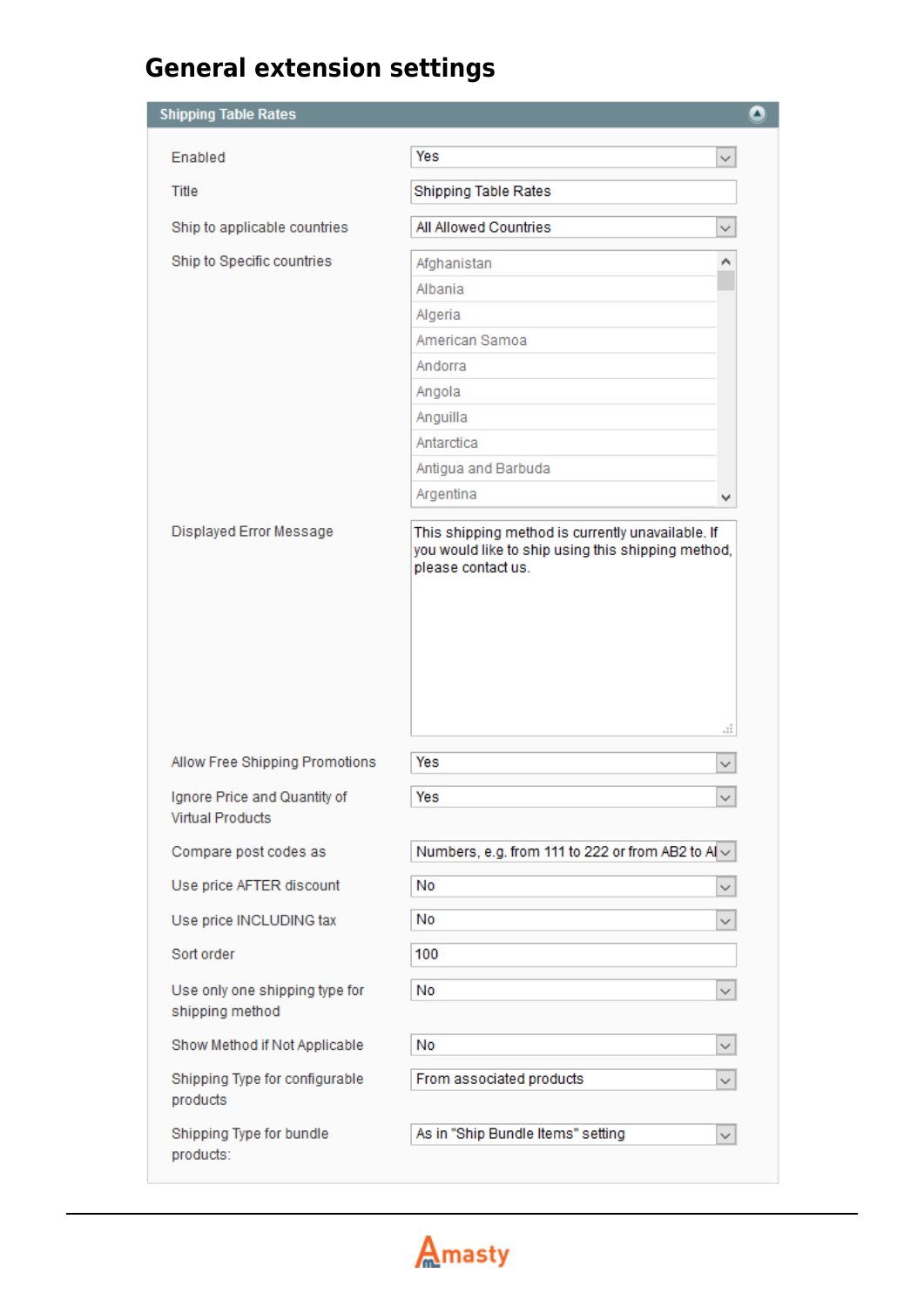- **Enabled** the option enables and disables a shipping carrier completely for the selected store view.
- **Title** the title of shipping carrier which will be displayed above the list with shipping methods.
- **Ship to applicable countries** can be set to display shipping carrier methods only for selected countries.
- **Ship to Specific countries** if the setting above is set to **Specific Countries** you will be able to specify the list of countries here.
- **Displayed Error Message** an error message which will be displayed when no shipping method from the carrier can be applied to the order.
- **Allow Free Shipping Promotions** the option controls whether Free Shipping from Shopping Cart Price Rules will be applied to shipping methods.
- **Ignore Price and Quantity of Virtual Products** when the option is enabled, Virtual products' quantity and price won't be added to calculations when Price and Quantity conditions from rates are being validated.
- **Compare postcodes as**
- **Numbers** mode allows creating rates that can be applied to a range of alphanumeric postcodes, like in the United Kingdom. For example, you can set a postcode range like 'AB1 - AB12' and the extension will treat this range as twelve areas, applying the rate on postcodes like AB1 30W and AB11 42E alike.
- **Strings** mode will allow you to use a wildcard symbol '%' in postcode conditions. For example, we set a postcode condition like '35%', in this case, we will make the rule apply to postcodes like '35004', '359974', '351 ACC' and others.
- **Use price AFTER discount** the option controls if the Price condition will be validated with or without a discount applied.
- **Use price INCLUDING tax** same as for discount setting above, but for the Tax\VAT value.
- **Sort order** controls where in the shipping carriers' list the Table Rate carrier will be displayed. The '0' value means 'the top of the list'.
- **Use only one shipping type for shipping method** restricts the application of rates to carts with mixed content. When enabled, if there are products with different Shipping Types in the cart the rate with 'Shipping Types = All' will be applied instead.
- **Show Method if Not Applicable** when enabled, will display an error message instead of hiding the shipping method when there are no applicable rates found.
- **Shipping Type for configurable products** controls the Shipping Type validation for Configurable products. It can be set to check the Shipping Type value of a parent Configurable product or an associated Simple product.
- **Shipping Type for bundle products** same as the setting above. It also controls the Shipping Type validation but this time for Bundle products. It can be set to check a Shipping Type in a Bundle product itself, or in the Simple products inside the bundle. **As in "Ship Bundle Items" setting** option will check 'Ship Bundle Items' option in a Bundle product configuration. If it is set to **Together** the Shipping Type will be validated in a Bundle product. If the setting is set to **Separately** the Shipping Type validation will go to Simple products inside the bundle.

## **Shipping method settings**

Shipping methods are located at **Sales > Shipping Table Rates**

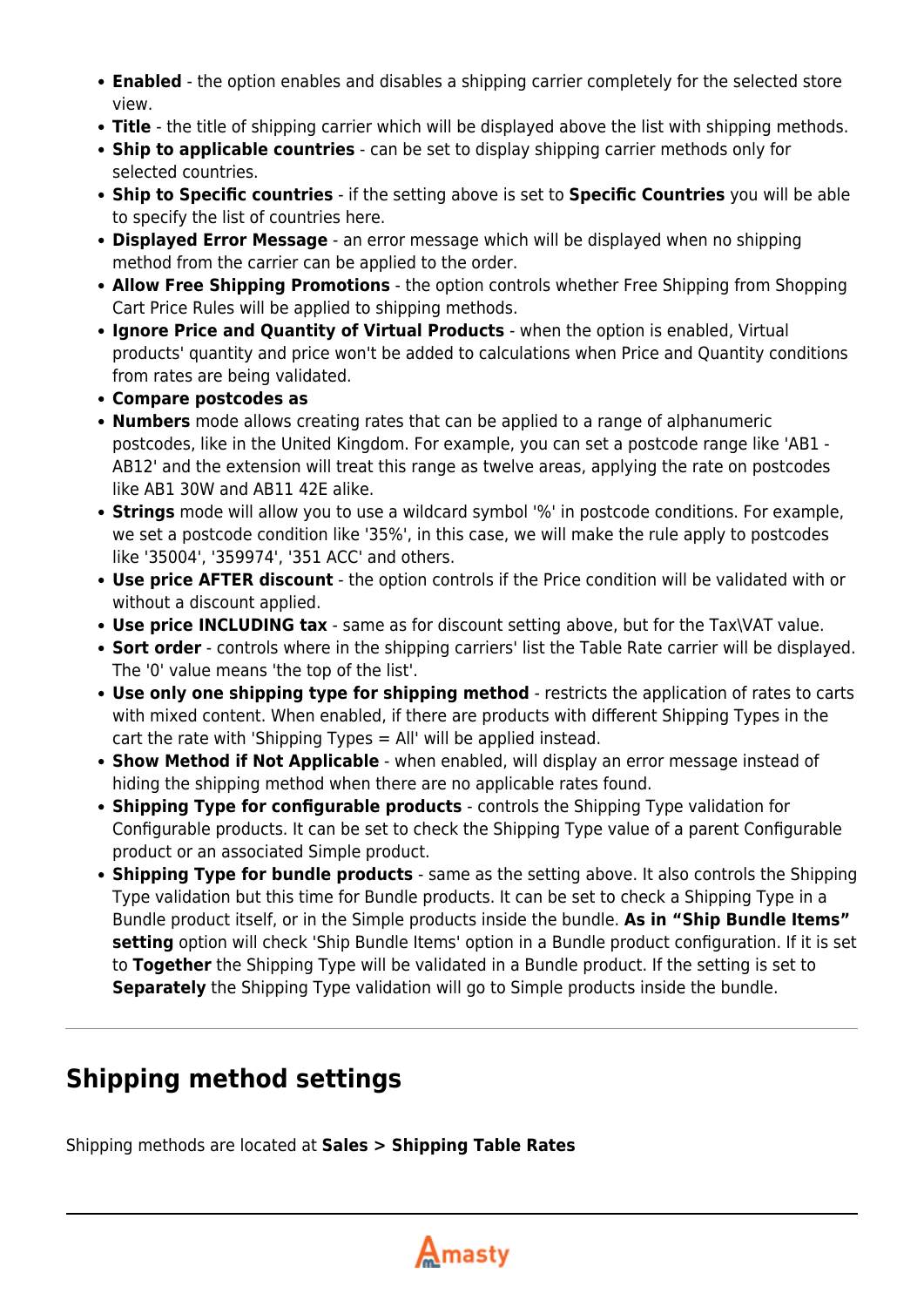### **General**

| General                                       |                                                                                                                                         |
|-----------------------------------------------|-----------------------------------------------------------------------------------------------------------------------------------------|
| Name*                                         | Australia post {day} days<br>A Variable {day} will be replaced with the estimated<br>delivery value from the corresponding CSV column   |
| Ship These Shipping Types for<br>Free         | Apple<br><b>Bulky</b><br>Empty<br>Full<br>Furniture<br>Small<br>Κλιματιστικά<br>A Products will be sent for free if the method does not |
| Comment                                       | contain rates applicable for them.<br>a.<br>A HTML tags supported                                                                       |
| <b>Status</b>                                 | Active<br>$\checkmark$                                                                                                                  |
| <b>Rates</b>                                  |                                                                                                                                         |
| Minimal rate<br>Maximal rate                  | 0.00<br>0.00                                                                                                                            |
| For products with different<br>shipping types | Sum up rates                                                                                                                            |

**Name** - the name of the shipping method which will be displayed in the list of shipping methods on cart and checkout. You can use the {day} variable here to output the text from the **Estimated Delivery (days)** column.

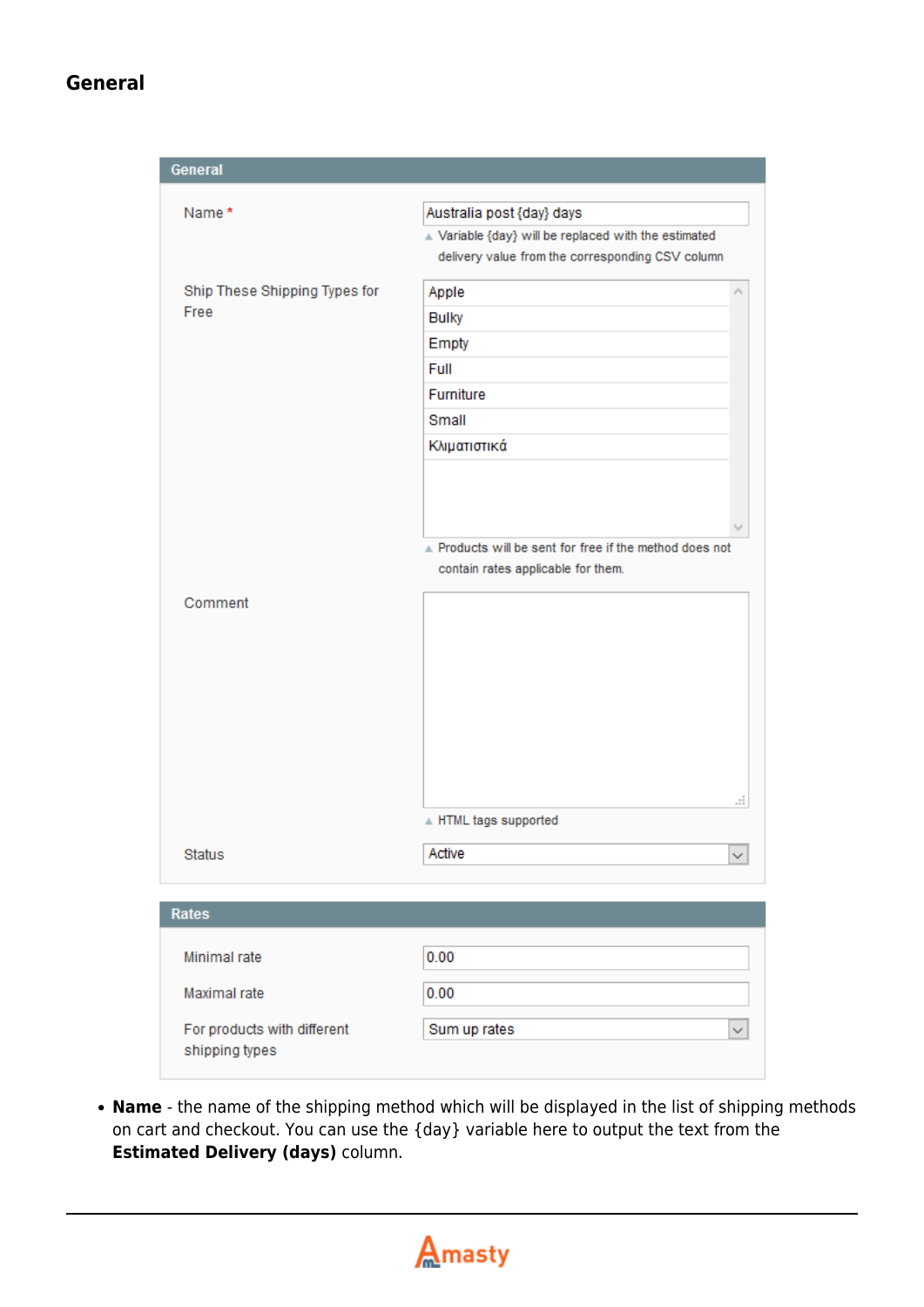**Ship These Shipping Types for Free** - products with Shipping Types selected here will be shipped for free when the method calculates rates for the order.

**Please note** that if there is only the product with the 'Free Shipping Type' in the cart, no shipping method will appear. To make it appear you should specify separate shipping rates for this particular Shipping Type or for the Shipping Type = All.

- **Comment** this text will be displayed under the shipping method on cart and checkout pages. Safe HTML tags like **,**  $u$ **,** *i* **and others are supported.**</u>
- **Status** enables or disables shipping method.
- **Minimal rate** minimal value the rate can have.
- **Maximal rate** maximal value the rate can have.
- **For products with different shipping types** can be set to:
- 1. \* **Sum up rates** to summarize rates for different Shipping Types in the cart;
- 2. \* **Select maximal\minimal rate** to use only the rate with maximal or minimal value for a specific Shipping Type when there are produces with different Shipping Types in the cart.

### **Labels**

| <b>Store View Specific Labels</b> |     |
|-----------------------------------|-----|
| <b>Main Website</b>               |     |
| <b>Main Store</b>                 |     |
| English:                          |     |
| <b>Method Label</b>               |     |
| Comment                           | аź. |
| French:                           |     |
| Method Label                      |     |
| Comment                           | иś. |
| German:                           |     |
| <b>Method Label</b>               |     |
| Comment                           | ш,  |

In this tab, you can set up store view specific values for **Name** (**Method Label**) or **Comment** fields.

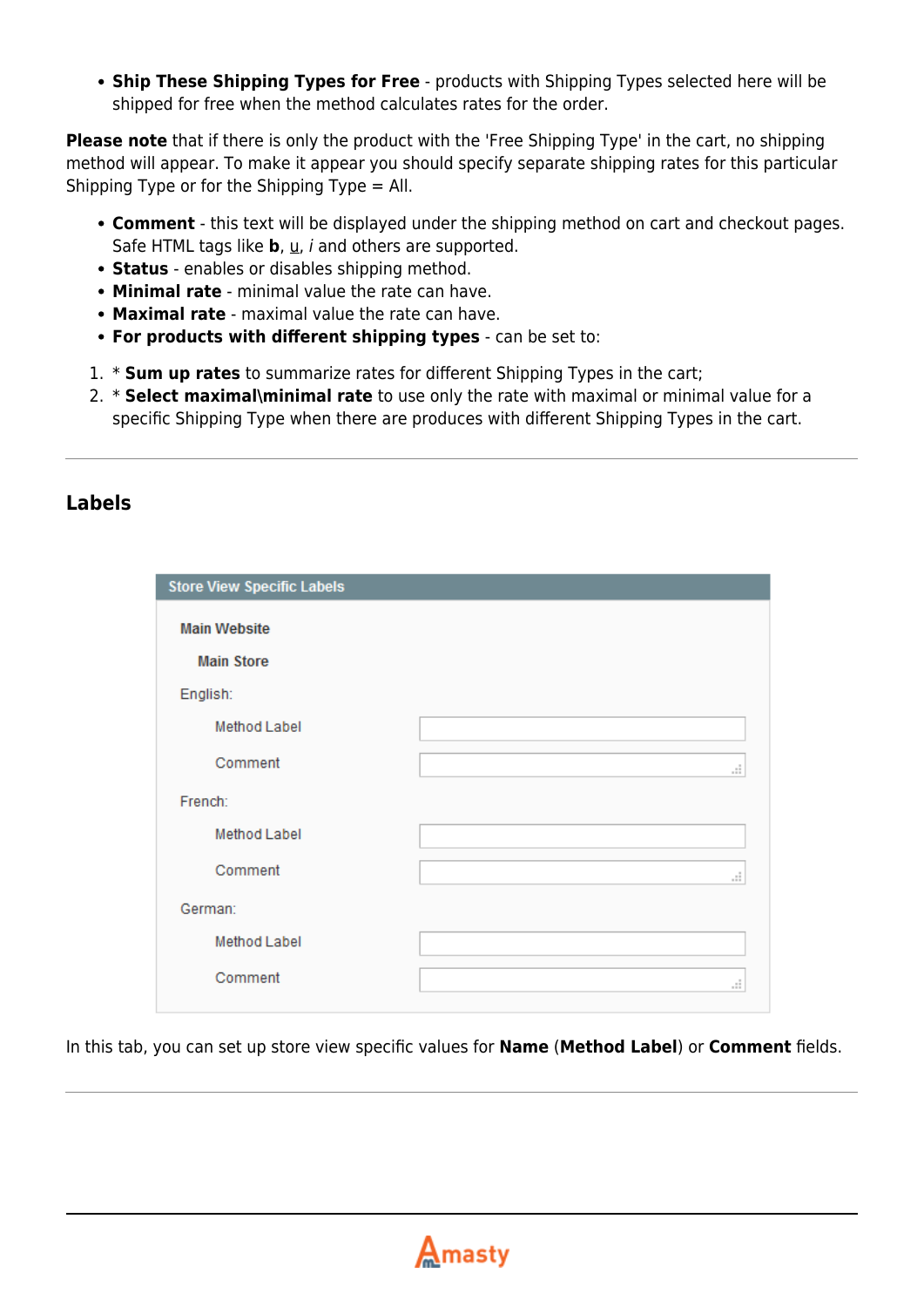### **Stores & Customer Groups**

| <b>Visible In</b>      |                                                     |  |
|------------------------|-----------------------------------------------------|--|
| Stores                 | <b>Main Website</b><br><b>Main Store</b><br>English |  |
|                        | French                                              |  |
|                        | German                                              |  |
|                        | ▲ Leave empty if there are no restrictions          |  |
| <b>Applicable For</b>  |                                                     |  |
| <b>Customer Groups</b> | NOT LOGGED IN                                       |  |
|                        | General                                             |  |
|                        | Wholesale                                           |  |
|                        | Retailer                                            |  |
|                        | ▲ Leave empty if there are no restrictions          |  |
|                        |                                                     |  |

- **Stores** controls on which stores the shipping method will display.
- **Customer Groups** restricts customer groups which will be able to use the shipping method.

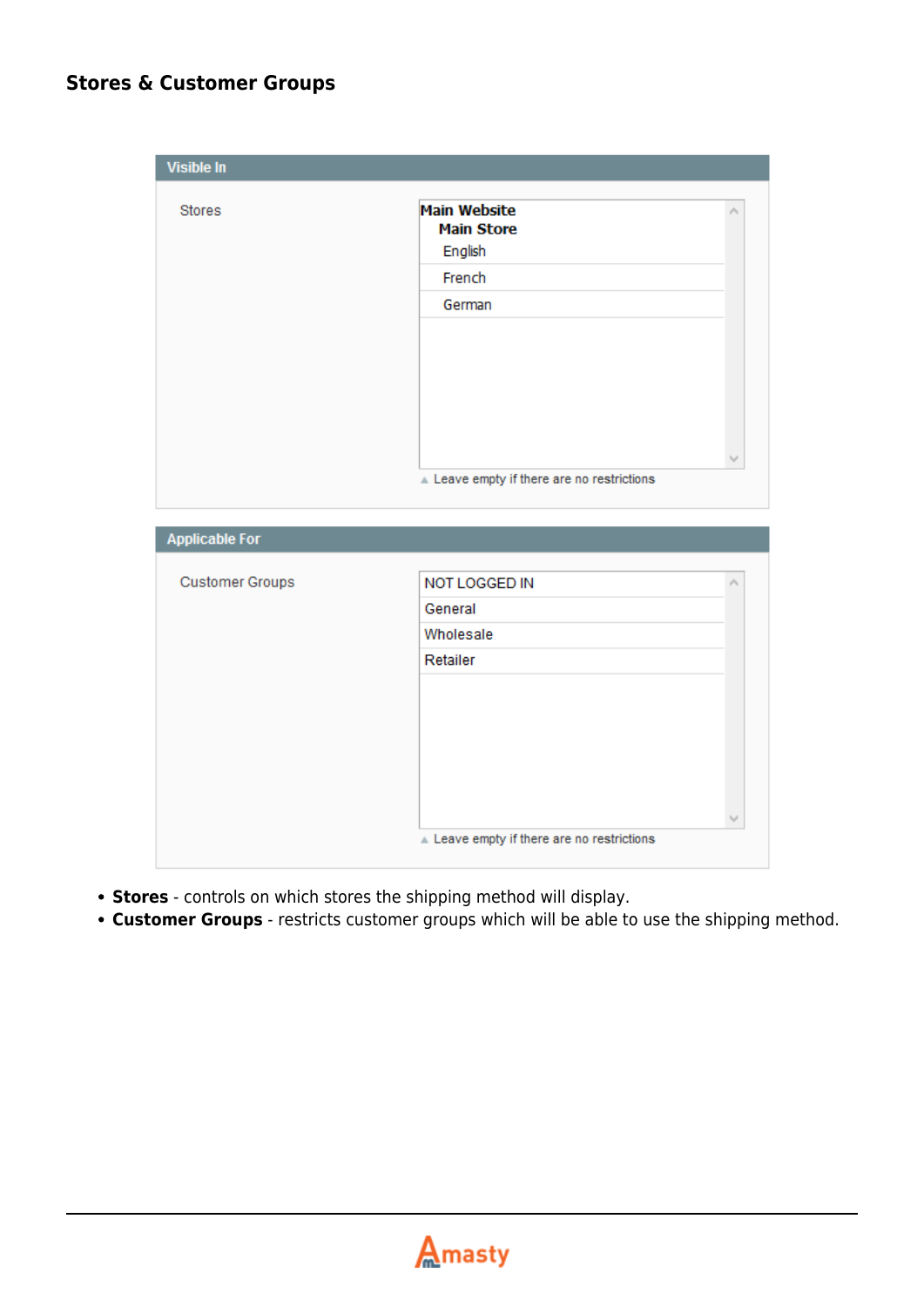### **Import**

| <b>Import Rates</b>   |                                                     |
|-----------------------|-----------------------------------------------------|
| Delete Existing Rates | No<br>$\sim$                                        |
| CSV File              | Browse   No file selected.                          |
|                       | ▲ Example file http://amasty.com/examples/rates.csv |

- **Delete Existing Rates** if enabled, all existing rates will be removed when you try to save changes or import CSV with rates. Useful when you [want to](https://amasty.com/examples/rates.csv) replace all the rates in the method with new ones from a CSV file.
- **CSV File** here you can import a CSV file with rates. **Here** you can download the sample CSV file with rates to check how the file is formatted.

### **Methods and Rates**

| Country   | <b>State</b> | City | <b>Zip From</b> | Zip To | <b>Price From</b> | <b>Price To</b> | <b>Weight From</b> | <b>Weight To</b> | <b>Qty From</b> | Qty To | <b>Shipping Type</b> | Rate  | <b>PPP</b> | <b>FRPP</b> | FRPUW | <b>Estimated Delivery (days)</b> | Action |
|-----------|--------------|------|-----------------|--------|-------------------|-----------------|--------------------|------------------|-----------------|--------|----------------------|-------|------------|-------------|-------|----------------------------------|--------|
|           |              |      |                 |        |                   |                 |                    |                  |                 |        |                      |       |            |             |       |                                  |        |
| Australia | All          |      |                 |        | 0.00              | 999999.00       | 0.0000             | 999999.0000      |                 | 999999 | All                  | 15.00 | 0.00       | 0.00        | 0.00  | 10                               | Delete |
| Australia | AII          |      | 0200            | 0299   | 0.00              | 999999.00       | 0.0000             | 500,0000         |                 | 999999 | All                  | 8.00  | 0.00       | 0.00        | 0.00  | 10                               | Delete |
| Australia | All          |      | 0200            | 0299   | 0.00              | 999999.00       | 501.0000           | 1000.0000        |                 | 999999 | All                  | 10.00 | 0.00       | 0.00        | 0.00  | 10                               | Delete |
| Australia | AII          |      | 0200            | 0299   | 0.00              | 999999.00       | 1001.0000          | 2000.0000        |                 | 999999 | All                  | 11.00 | 0.00       | 0.00        | 0.00  |                                  | Delete |

- **Country** the country for which the rate will be applied.
- **State** State condition for the rate. Please, make sure that your Magento already has all the states you want to use in conditions in its database.
- **City** City condition for the rate.
- **Zip From To** a specific postcode (when **From** and **To** values match or only **From** is filled) or postcode range. When it's filled like 'From: 35000 To: 35999' the rate will apply for all 1000 postcodes inside the 35000 - 35999 range. **UK postcode format is supported**.
- **Price From To** Price condition for the rate. **Prices for products with the same Shipping Type will be summarized**.
- **Weight From To** same as condition above, but works with Weight product attribute.
- **Qty From To** same as two above, but for product quantity in the cart.
- **Shipping Type** default value "All" which means that the rate will be applied to all products. Please check [Shipping Type](#page-1-0) section for more info on how this feature works.
- **Rate** rate value of the whole order.
- **PPP Percentage per Product** rate. Shipping will be calculated as a percentage of the product price.
- **FRPP Fixed Rate Per Product** rate. It will be calculated multiplying products quantity in the cart by the value in **FRPP** field.
- **FRPUW Fixed Rate per Unit of Weight**. The rate will be calculated based on the Weight of the product. For example, if **FRPUW** is set to 2.50 and Weight of the product in the cart is 4.55 then the calculation will be like this: **2.50\*4.64=\$11.6**
- **Estimated Delivery (days)** the text from this column will be inserted in the {day} variable which you can use in the **Name** field.

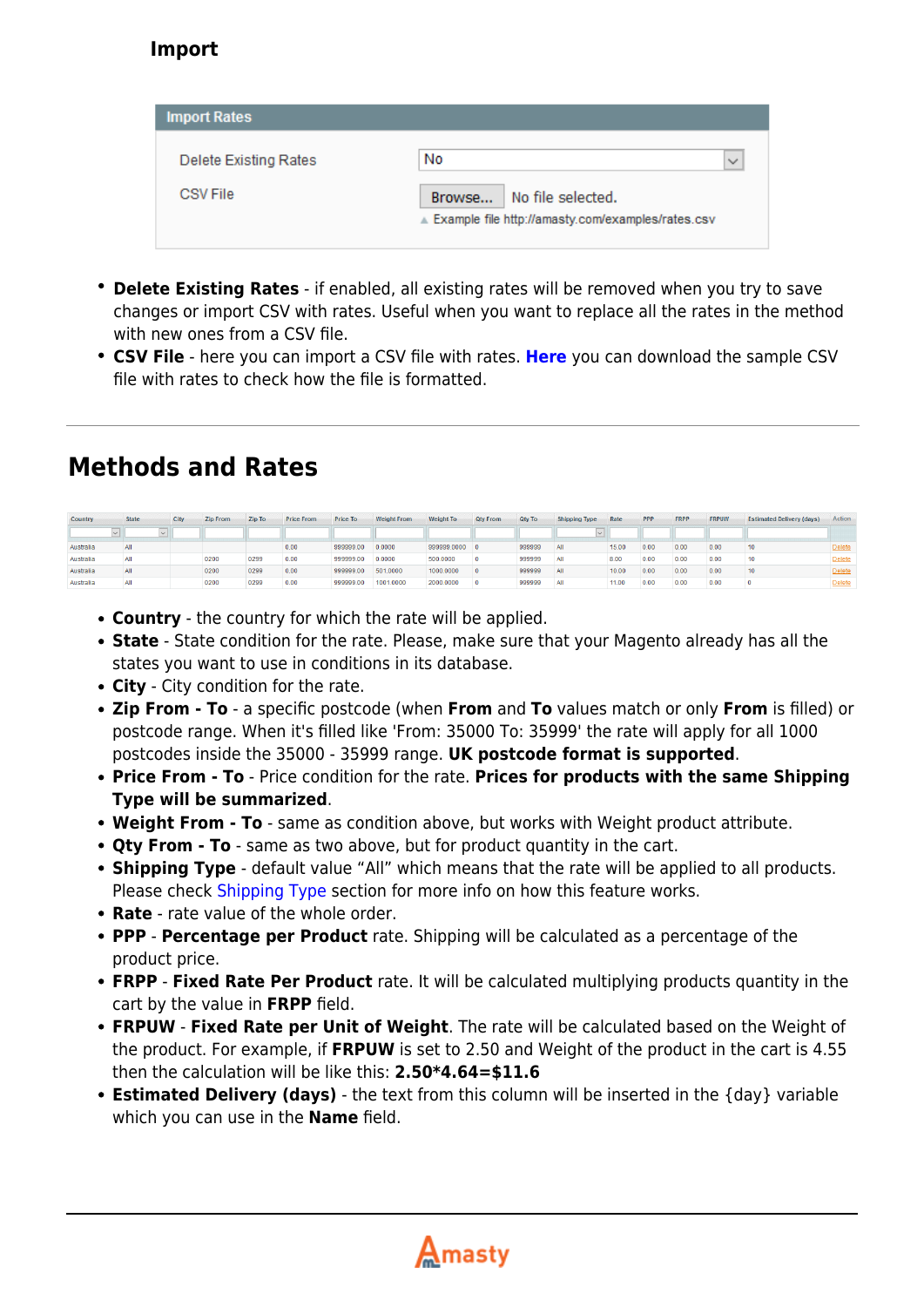### **New Rate screen**

| When you hit Methods and Rates $>$ Add new Rate button you will be presented with the following |  |  |
|-------------------------------------------------------------------------------------------------|--|--|
| screen:                                                                                         |  |  |

| <b>Destination</b>              |                                                   |  |
|---------------------------------|---------------------------------------------------|--|
| Country                         | All<br>$\checkmark$                               |  |
| State                           | All<br>$\checkmark$                               |  |
| City                            |                                                   |  |
| Zip From                        |                                                   |  |
| Zip To                          |                                                   |  |
|                                 |                                                   |  |
| <b>Conditions</b>               |                                                   |  |
| Weight From                     | 0                                                 |  |
| Weight To                       | 99999999                                          |  |
|                                 |                                                   |  |
| Qty From                        | 0                                                 |  |
| Qty To                          | 99999999                                          |  |
| Shipping Type                   | All<br>$\checkmark$                               |  |
| <b>Price From</b>               | 0                                                 |  |
|                                 | A Original product cart price, without discounts. |  |
| Price To                        | 99999999                                          |  |
|                                 | A Original product cart price, without discounts. |  |
| Estimated Delivery (days)       |                                                   |  |
| Rate                            |                                                   |  |
|                                 |                                                   |  |
| Base Rate for the Order         |                                                   |  |
| Percentage per Product          |                                                   |  |
| <b>Fixed Rate per Product</b>   |                                                   |  |
| Fixed Rate per 1 unit of weight |                                                   |  |
|                                 |                                                   |  |

Please check the description for all these fields at Methods and Rates section.

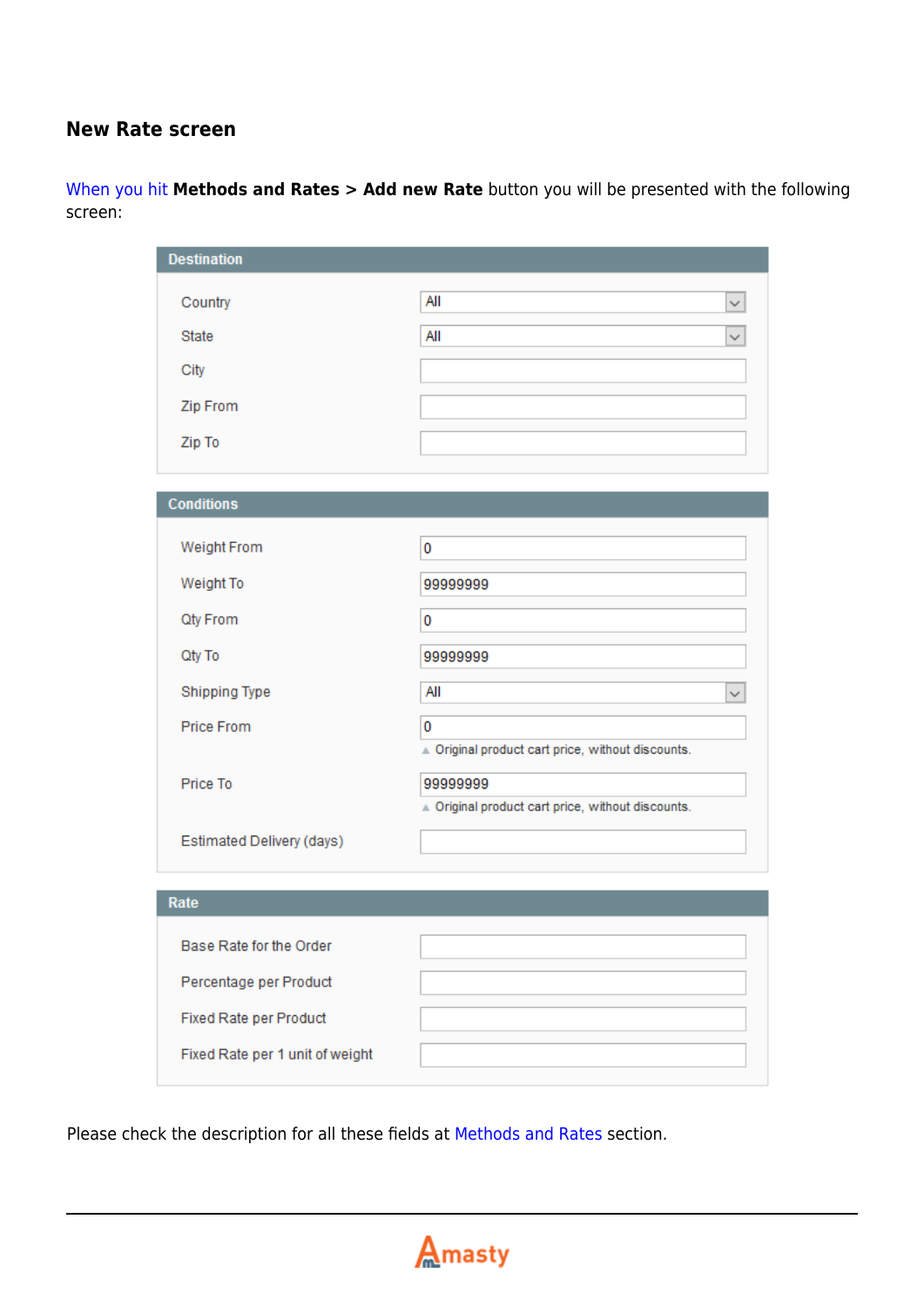## **How the rates are calculated**

[Let's say we've set up rates in our shipping method like this \(click on the screenshot to see the](https://amasty.com/docs/lib/exe/fetch.php?media=magento_1:shipping_table_rates:7-sample-rate.png) [example\).](https://amasty.com/docs/lib/exe/fetch.php?media=magento_1:shipping_table_rates:7-sample-rate.png)

| Country              | <b>State</b> | City | <b>Zip From</b> | Zip To | <b>Price From</b> | <b>Price To</b> | <b>Weight From</b> | <b>Weight To</b> | <b>Qty From</b> | <b>Qty To</b> | <b>Shipping Type</b> | Rate   | <b>PPP</b> | <b>FRPP</b> | <b>FRPUW</b> | <b>Estimated Delivery (days)</b> | Action        |
|----------------------|--------------|------|-----------------|--------|-------------------|-----------------|--------------------|------------------|-----------------|---------------|----------------------|--------|------------|-------------|--------------|----------------------------------|---------------|
| $\checkmark$         | $\sim$       |      |                 |        |                   |                 |                    |                  |                 |               |                      |        |            |             |              |                                  |               |
| <b>United States</b> | All          |      |                 |        | 0.00              | 999999.00       | 0.0000             | 10.0000          |                 | 999999        |                      | 10.00  | 0.00       | 0.00        | 0.00         |                                  | Delete        |
| <b>United States</b> |              |      |                 |        | 0.00              | 999999.00       | 11,0000            | 50,0000          |                 | 999999        |                      | 15.00  | 0.00       | 0.00        | 0.00         |                                  | <b>Delete</b> |
| <b>United States</b> | All          |      |                 |        | 0.00              | 999999.00       | 51.0000            | 100,0000         |                 | 999999        |                      | 20.00  | 0.00       | 0.00        | 0.00         |                                  | Delete        |
| <b>United States</b> |              |      |                 |        | 0.00              | 999999.00       | 101.0000           | 999999.0000      |                 | 999999        |                      | 0.00   | 0.00       | 0.00        | 0.50         |                                  | Delete        |
| <b>United States</b> | All          |      |                 |        | 0.00              | 99999999.00     | 0.0000             | 99999999.0000 0  |                 | 99999999      | <b>Bulky</b>         | 100.00 | 0.00       | 0.00        | 0.00         |                                  | <b>Delete</b> |

Things to notice: we have active conditions Shipping Type, Weight and Country.

#### [And this is my cart contents](https://amasty.com/docs/lib/exe/fetch.php?media=magento_1:shipping_table_rates:8-cart.png)

| <b>PRODUCT</b> |                                                                                                                    | <b>PRICE</b> | QTY                  | <b>SUBTOTAL</b> |      |
|----------------|--------------------------------------------------------------------------------------------------------------------|--------------|----------------------|-----------------|------|
|                | <b>ATLANT FRIDGE</b><br>SKU: acjooo6s<br><b>Shiping Type:</b><br><b>Bulky</b><br>Weight: 36                        | \$350.00     | $\mathbf 1$<br>Edit  | \$350.00        | ⋒    |
|                | <b>SUEDE LOAFER,</b><br><b>NAVY</b><br><b>SKU</b> : amso12<br><b>Shipping Type:</b><br><b>Shoes</b><br>Weight: 1.5 | \$310.00     | $\mathbf{1}$<br>Edit | \$310.00        | 侐    |
|                | <b>BOWERY CHINO</b><br><b>PANTS</b><br>SKU: mpdo0031<br><b>Shiping Type:</b><br>Pants<br>Weight: 2.2               | \$140.00     | $\mathbf{1}$<br>Edit | \$140.00        | fiir |

Since we have a rate for specific Shipping Types, in this case, **Shipping Type = Bulky**, then this rate will go first. There are no additional conditions in the rate for Shipping Type = Bulky so our fridge will have this **\$100** rate assigned.

Now we have two products with different Shipping Types left. There are no rates for Shipping Types of these products in the method, but there are some rates with **Shipping Type = All**.

If there are no rates for some Shipping Type in the method but there is a rate for Shipping Type = All then products without matching Shipping Types will be treated as having Shipping Type = All. Please check the [Shipping Type](#page-1-0) section for more info.